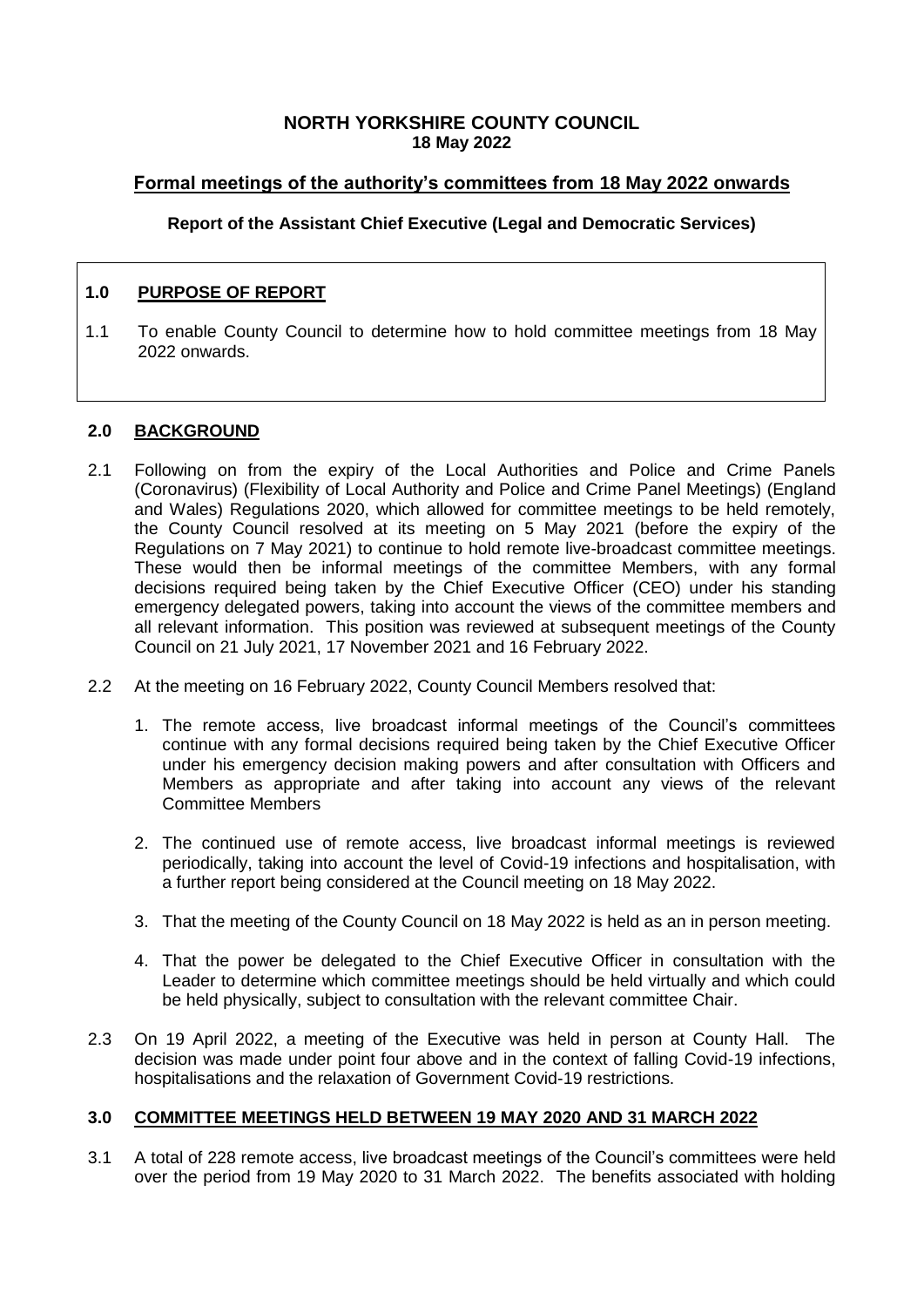remote access, live broadcast meetings have previously been discussed but some headline figures are as below, comparing the years 2019/20 (meetings in person at County Hall, Northallerton) and 2020/21 (remote access meetings):

- An overall reduction in mileage claimed by councillors of 131,338 miles per annum
- An overall saving in travel claims of £55,221 per annum
- An estimated saving in terms of time not spent travelling to and from meetings of 5,013 hours or 668 working days per annum
- An overall saving in carbon dioxide emissions associated with reduced travel estimated to be 36.774 tonnes per annum.
- 3.2 Between 19 May 2020 and 31 March 2022, there was a total of 14,873 views of the meetings on the Council's YouTube site. This then means an average viewing number per meeting of 65. The highest number of views was for the meeting of the Police Fire and Crime Panel on 14 October 2021 (1,721) and the least number of views was the meeting of the Thirsk and Malton Area Constituency Committee on 3 December 2021 (6).
- 3.3 Six committee meetings have been held in person, since the March 2020 lockdown. These were: meetings of the Planning and Regulatory Functions Committee on 27 July 2021 and 28 September 2021; a meeting of the Police Fire and Crime Panel on 14 October 2021; meetings of the Executive on 30 November 2021 and on 19 April 2022; and the meeting of the County Council on 16 February 2022.
- 3.4 These meetings were held in a Covid-safe manner. Four were held in the Council Chamber at County Hall, Northallerton and two were held off site.

### **4.0 CONSIDERING HOW COMMITTEE MEETINGS ARE HELD IN THE LONGER TERM**

- 4.1 North Yorkshire County Council has continued to hold the vast majority of its committee meetings remotely since the Government Regulations enabling this expired on 7 May 2021. This has been done by the meeting being held remotely on an informal basis with the CEO using his emergency powers to make a decision in consultation with the relevant committee Members.
- 4.2 As of 1 April 2022, the Government removed all remaining Covid-19 restrictions and recommended that people take personal responsibility for managing their Covid-19 risk by:
	- Getting vaccinated
	- Letting fresh air in if meeting indoors, or meeting outside
	- Wearing a face covering in crowded and enclosed spaces, especially where you come into contact with people you do not usually meet, when rates of transmission are high
	- Trying to stay at home if you are unwell
	- Taking a test if you have Covid-19 symptoms, and staying at home and avoiding contact with other people if you test positive
	- Washing hands and following advice to 'Catch it, Bin it, Kill it'.
- 4.3 The Government emphasis is upon 'Living with Covid' and returning to pre-pandemic ways of working, living and socialising (with the exception of people who have pre-existing health conditions that make them vulnerable to a Covid-19 infection and illness). The focus is now upon public health measures and interventions rather than regulations and requirements.
- 4.4 The Covid-19, 7-day infection rate per 100,000 for North Yorkshire at 30 April 2022 was 138, compared to an England average of 124. This is down from a peak of 2,045 for North Yorkshire on 4 January 2022, compared to an England average of 2,213. It is acknowledged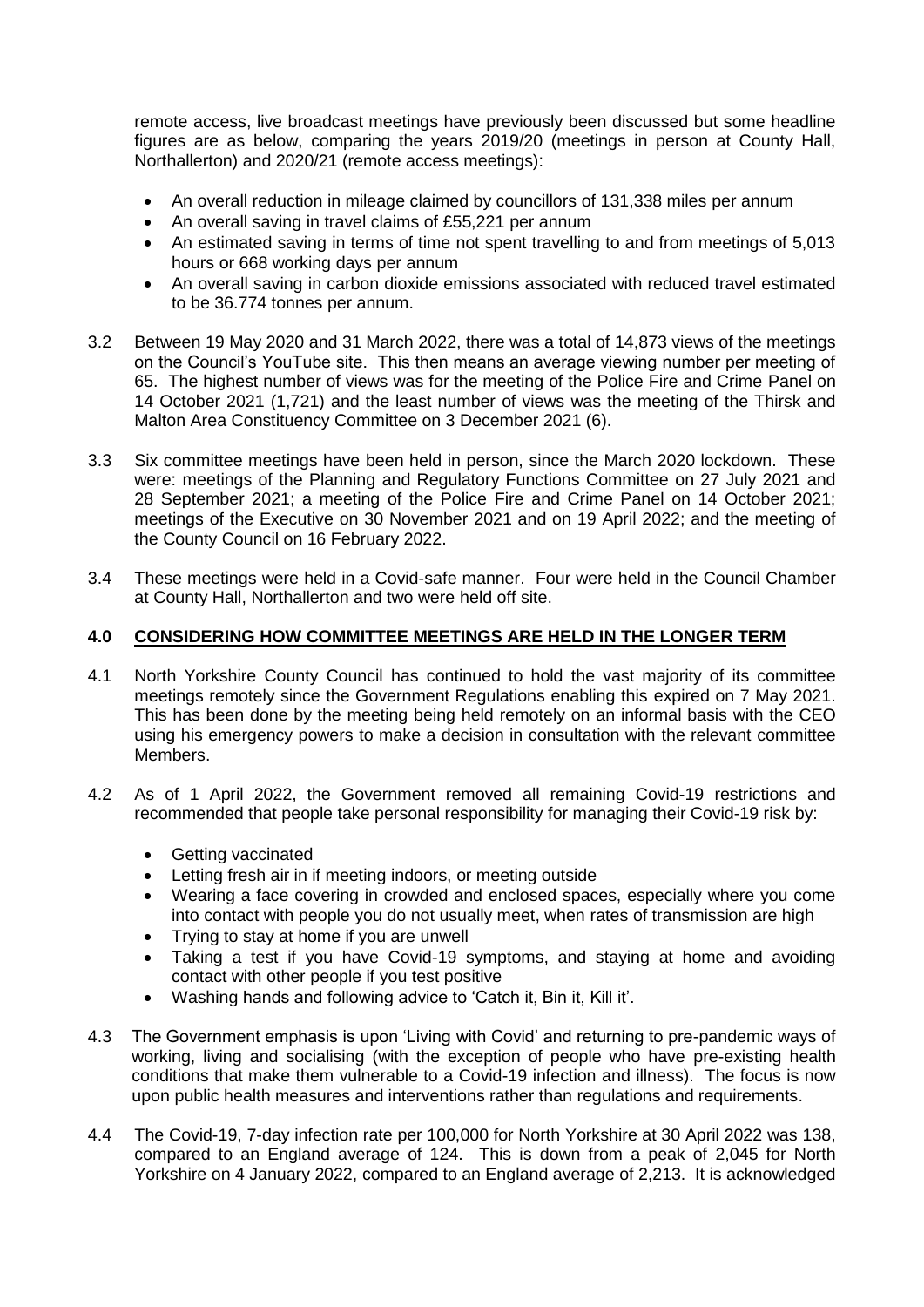that some of this decline may be attributed to a general fall in the number of people testing for Covid-19.

- 4.5 Significant progress has been made with the vaccination programme in the UK. As at 28 April 2022 the total number of people having received a first dose total was 53,184,869; a second dose was 49,727,305; and a third dose was 39,248,005.
- 4.6 As previously indicated in paragraph 3.3, six committee meetings have been held in person, since the March 2020 lockdown.
- 4.7 It still remains unclear whether local authorities in England will be given the power to determine for themselves how they hold their meetings. Primary legislation would be required to do this and indications are that the necessary Parliamentary time is not currently available.
- 4.8 In previous discussions, a distinction has been made between those committees that make legally binding decisions and those that make recommendations. As part of a return to meetings in person, which still enables some of the benefits associated with remote access meetings to be accrued, then committees that do not make formal decisions could continue to be held remotely. This could include: all six Area Constituency Committees; the five thematic Overview and Scrutiny Committees; the Health and Wellbeing Board; and possibly the Standing Advisory Committee on Religious Education; and the Local Access Forum.

### **5.0 CONCLUSION**

- 5.1 The Regulations that enabled local authority meetings in England to be held remotely expired on 7 May 2021. Since that time, the meetings have continued with any formal decisions required being taken by the Chief Executive Officer under his emergency decision making powers and after consultation with Officers and Members as appropriate and after taking into account any views of the relevant Committee Members. The basis for the use of the CEO emergency powers is the ongoing Covid-19 pandemic and the need to keep councillors, officers and members of the public safe.
- 5.2 In view of the falling Covid-19 infection and hospitalisation rates, the relaxation of Covid-19 restrictions and the Government emphasis upon 'Living with Covid', therefore it is necessary to review the ongoing use of CEO emergency powers that enable remote access, decision making meetings to be held.

### **6.0 FINANCIAL IMPLICATIONS**

6.1 The financial implications are set out in the body of this report.

### **7.0 LEGAL IMPLICATIONS**

7.1 The legal implications are set out in the body of this report. It is noted that the Regulations which allowed virtual committee meetings to make decisions are no longer in force.

#### **8.0 EQUALITIES IMPLICATIONS**

8.1 The equality implications are set out in the body of the report. An initial equality impact assessment screening form has been completed and is at Appendix 1.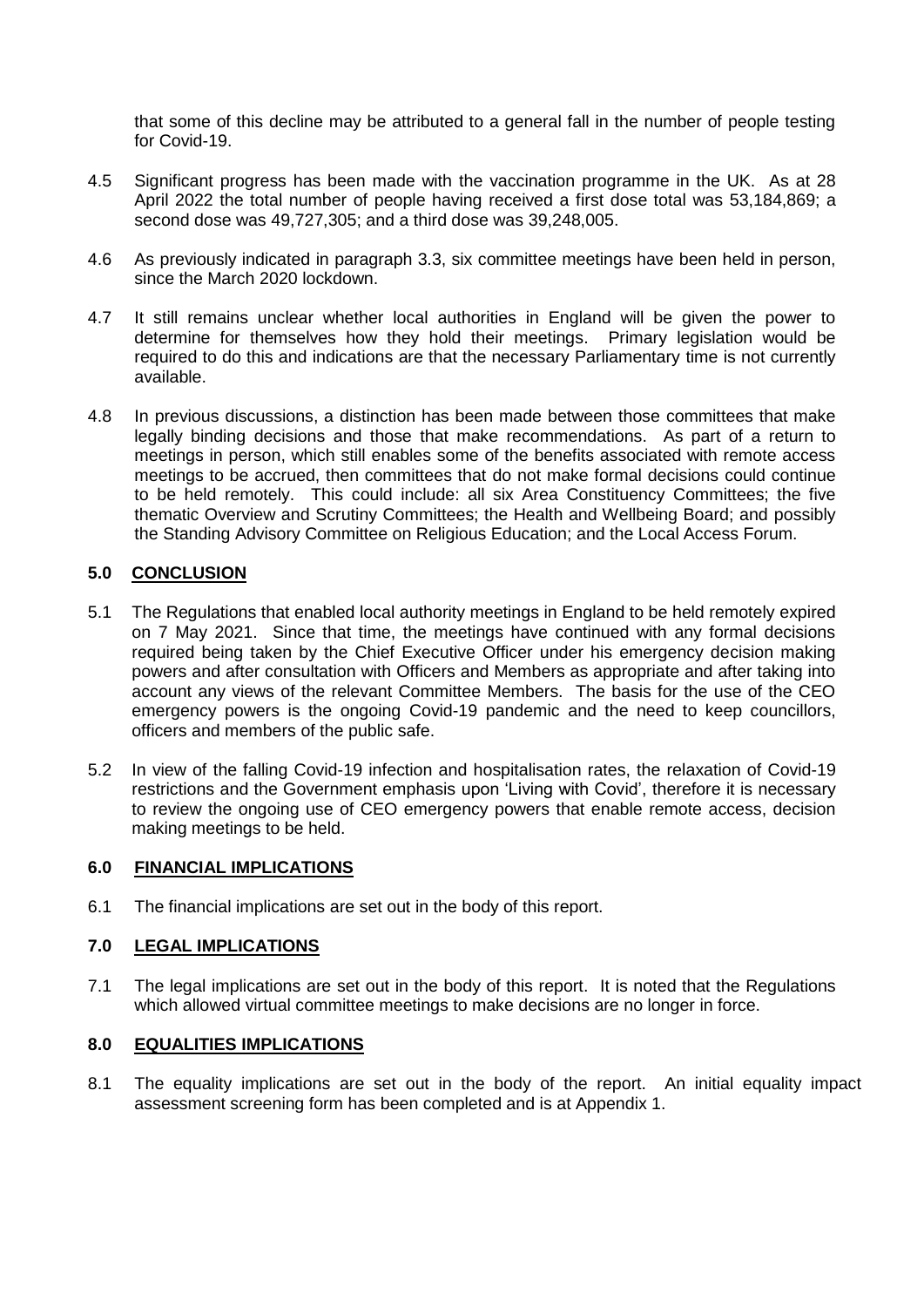### **9.0 CLIMATE CHANGE IMPLICATIONS**

9.1 There are no significant climate change implications arising from this report. However, it is recognised that that the law does not allow Councillors to make formal decisions at virtual meetings.

#### **10.0 REASONS FOR RECOMMENDATIONS**

10.1 With falling Covid-19 infection and hospitalisation rates, the relaxation of Covid-19 restrictions and the Government emphasis upon 'Living with Covid', it is necessary to review the options for holding formal, public committee meetings going forwards.

## **11.0 RECOMMENDATIONS**

That:

- 11.1 Committee meetings where formal decisions are made are held as in person meetings from 18 May 2022 onwards
- 11.2 Consideration be given to whether some or all of the non-decision making meetings, listed in para 4.8, could be held remotely
- 11.3 That the power be delegated to the Chief Executive Officer in consultation with the Leader to determine which committee meetings could be held virtually and which could be held physically, subject to consultation with the relevant committee Chair.

BARRY KHAN Assistant Chief Executive (Legal and Democratic Services) and Monitoring Officer

County Hall NORTHALLERTON

10 May 2022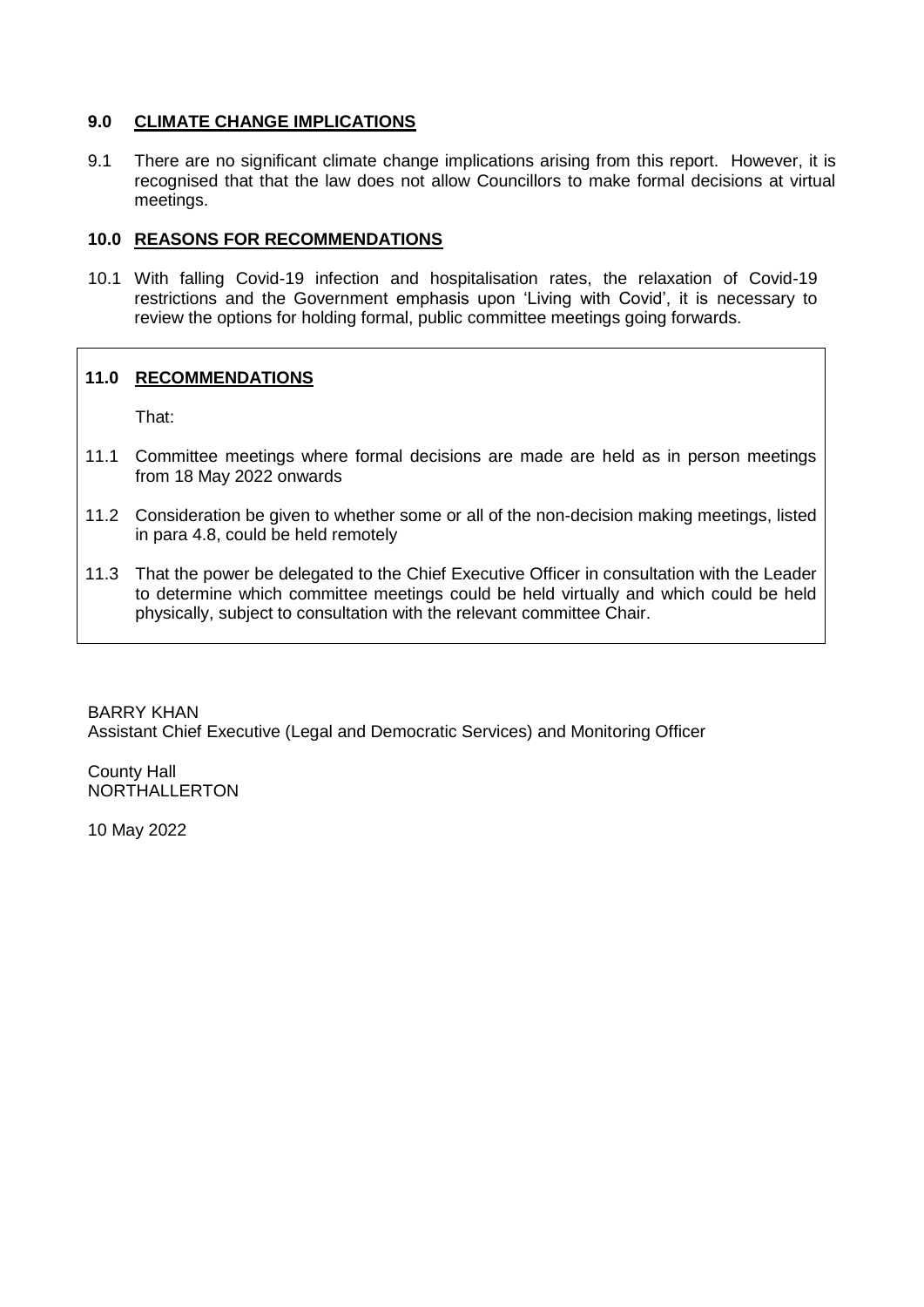**This form records an equality screening process to determine the relevance of equality to a proposal, and a decision whether or not a full EIA would be appropriate or proportionate.**

| <b>Directorate</b>                                                                                                                                       | <b>Central Services</b>                                                                                                                                                                                                                                                                                                                                                                                                                                                                                                                                                                                                                                                                                                                                                                                                                                                                                                                                                                                                                                                                   |  |  |  |  |
|----------------------------------------------------------------------------------------------------------------------------------------------------------|-------------------------------------------------------------------------------------------------------------------------------------------------------------------------------------------------------------------------------------------------------------------------------------------------------------------------------------------------------------------------------------------------------------------------------------------------------------------------------------------------------------------------------------------------------------------------------------------------------------------------------------------------------------------------------------------------------------------------------------------------------------------------------------------------------------------------------------------------------------------------------------------------------------------------------------------------------------------------------------------------------------------------------------------------------------------------------------------|--|--|--|--|
| Service area                                                                                                                                             | <b>Legal and Democratic Services</b>                                                                                                                                                                                                                                                                                                                                                                                                                                                                                                                                                                                                                                                                                                                                                                                                                                                                                                                                                                                                                                                      |  |  |  |  |
| <b>Proposal being screened</b>                                                                                                                           | That the formal, public committee meetings of the<br>Council are held in person from 18 May 2022.                                                                                                                                                                                                                                                                                                                                                                                                                                                                                                                                                                                                                                                                                                                                                                                                                                                                                                                                                                                         |  |  |  |  |
| Officer(s) carrying out screening                                                                                                                        | Daniel Harry - Democratic Services and Scrutiny<br>Manager                                                                                                                                                                                                                                                                                                                                                                                                                                                                                                                                                                                                                                                                                                                                                                                                                                                                                                                                                                                                                                |  |  |  |  |
| What are you proposing to do?                                                                                                                            | The Regulations that enabled local authority<br>meetings in England to be held remotely expired on<br>7 May 2021. Since that time, the meetings have<br>continued with any formal decisions required being<br>taken by the Chief Executive Officer under his<br>emergency decision making powers and after<br>consultation with Officers and Members<br>as<br>appropriate and after taking into account any views of<br>the relevant Committee Members. The basis for the<br>use of the CEO emergency powers is the ongoing<br>Covid-19 pandemic and the need to keep councillors,<br>officers and member of the public safe.<br>In view of the falling Covid-19 infection and<br>hospitalisation rates, the relaxation of Covid-19<br>restrictions and the Government emphasis upon<br>'Living with Covid', therefore it is necessary to review<br>the ongoing use of CEO emergency powers that<br>enable remote access, decision making meetings to<br>be held.<br>The proposal is that the formal, public committee<br>meetings of the Council are held in person from 18<br>May 2022. |  |  |  |  |
| Why are you proposing this? What are the<br>desired outcomes?                                                                                            | See above.                                                                                                                                                                                                                                                                                                                                                                                                                                                                                                                                                                                                                                                                                                                                                                                                                                                                                                                                                                                                                                                                                |  |  |  |  |
| Does the proposal involve a significant<br>commitment or removal of resources?<br>Please give details.                                                   | Instead of the meetings being held remotely<br>No.<br>using MS Teams and then broadcast and recorded,<br>the majority of meetings will be held in person at<br>County Hall, Northallerton.                                                                                                                                                                                                                                                                                                                                                                                                                                                                                                                                                                                                                                                                                                                                                                                                                                                                                                |  |  |  |  |
| Impact on people with any of the following protected characteristics as defined by the Equality<br>Act 2010, or NYCC's additional agreed characteristics |                                                                                                                                                                                                                                                                                                                                                                                                                                                                                                                                                                                                                                                                                                                                                                                                                                                                                                                                                                                                                                                                                           |  |  |  |  |

- As part of this assessment, please consider the following questions:
- To what extent is this service used by particular groups of people with protected characteristics?
- Does the proposal relate to functions that previous consultation has identified as important?